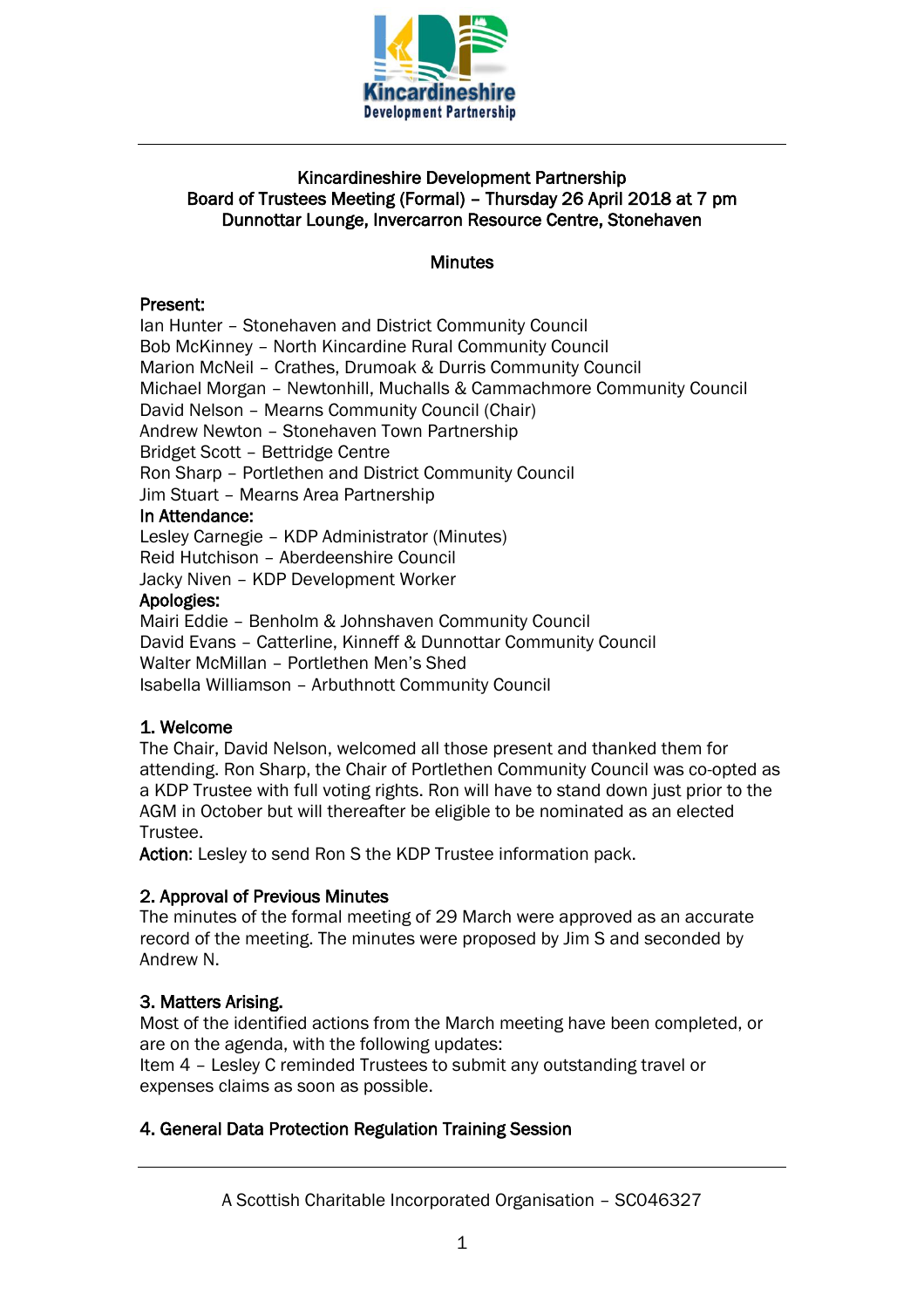

Jacky N delivered a presentation on Data Protection and the implications of the new General Data Protection Regulation (GDPR) which comes into effect at the end of May 2018. GDPR affects charities, sports clubs and other community organisations, so its impact is not limited to businesses and the commercial sector. Although GDPR is an EU initiative, it will still apply in the UK post Brexit. KDP looks to be in a stable position regarding GDPR and has already circulated its existing members and subscribers asking them to opt in to receiving electronic communications. New members and enquirers will similarly have to opt in to receiving communications in the future. The KDP membership form and windfarm applications forms will have to be amended appropriately, as will the signing-in sheets for KDP events. Lesley C has drafted a revised Privacy Notice which will need to be displayed publicly on the website and other appropriate locations. The Board agreed that the KDP Confidentiality Policy and other relevant paperwork should be revisited to ensure it is still fit for purpose, and that the Governance Group would be best placed to carry this out.

The Board thanked Jacky for delivering an excellent and informative presentation and discussion session. Jacky and Lesley would be happy to deliver this session to any community group or organisation needing support.

Action: Andrew N to convene a meeting of the Governance Group to ensure KDP is fully compliant.

Action: GDPR support to be publicised in the KDP Bulletin.

### 5. Monthly Reports

#### Finance

Ian H has now checked all the spreadsheet formulas and the 2017/2018 KDP books are now ready to go to the Accountant.

David N congratulated KDP on controlling its costs and keeping a tight rein on the finances over the past year. KDP should have ample capacity to absorb the costs of moving to the Court House accommodation later in 2018.

Reid H has asked the Aberdeenshire Council Area Office to sign off its £3k contribution as soon as possible, and the first quarterly SLA payment should also appear soon. Reid thanked the KDP Board for signing off the 2018-2020 SLA so timeously.

Action: Lesley C to submit the financial accounts to the Accountant as soon as possible.

#### New Members

There were no new membership applications.

### 5. Sub-group / Committee Reports

#### **Governance**

A meeting will have to be organised to review Data Protection policies as outlined above.

Informal Board Meeting

No informal meetings held.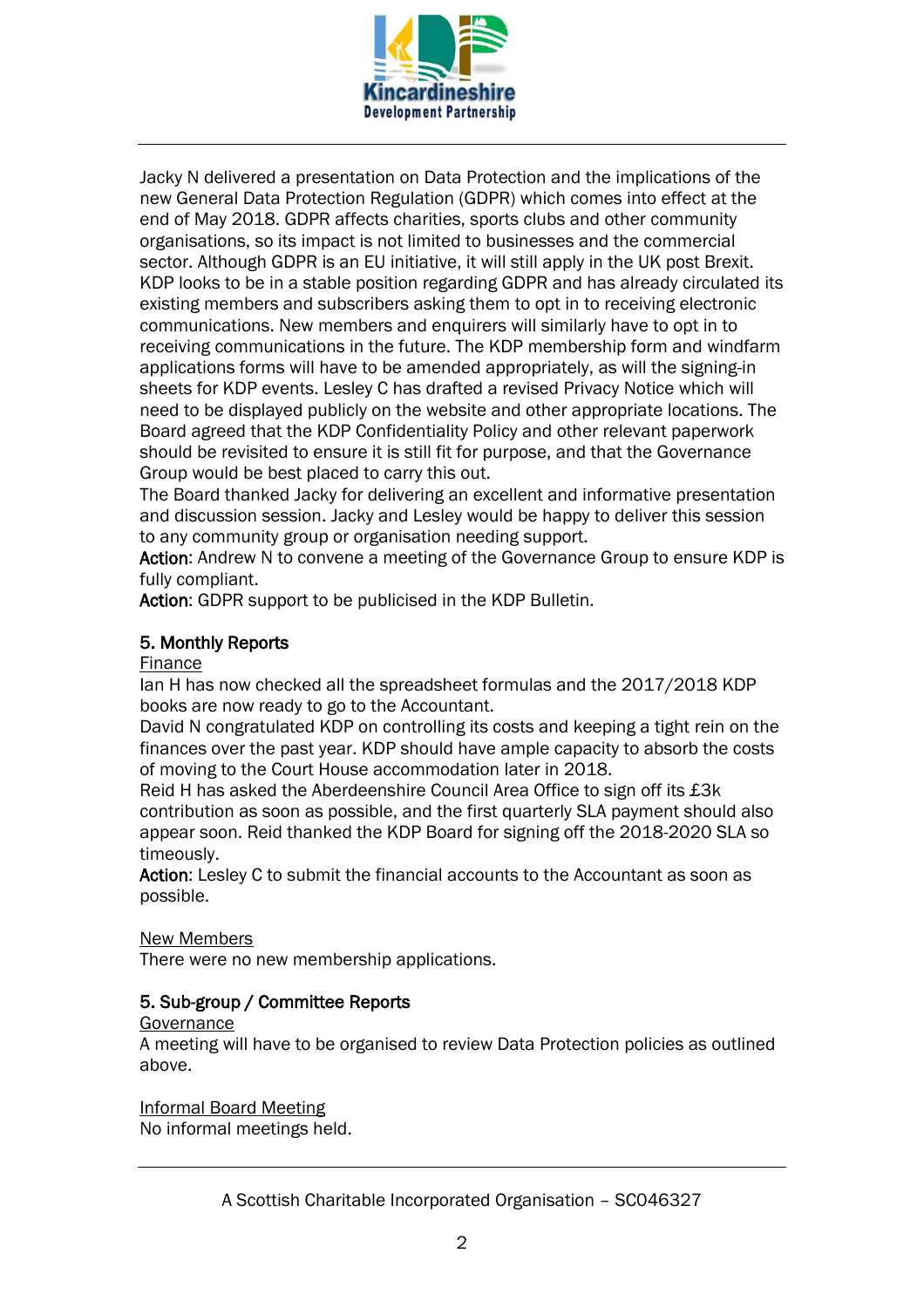

Staff Liaison Informal meetings are ongoing.

**Strategy** Nothing to report.

# Windfarm Sub Group

In Isabella's absence, David N provided a brief update.

The Sub Group met on 3 April. There have been a healthy number of applications to the St John's Hill Windfarm Community Fund and the Decision Making Panel meeting will be arranged as soon as possible.

There is no further update on the proposal to extend the Mid Hill Windfarm by a further 11 turbines, or progress with the Craigneil windfarm.

# 6. KDP Development Officer Report

A copy of the Development Officers' Activities Highlights was tabled.

Jacky reported that all the Rural Partnerships are coming under pressure from Area Managers regarding the speed of producing Community Action Plans. The Partnerships are in agreement that the process which was originally instigated by Community Planning is a sound one, and steps should be taken to ensure it does not become a 'tick box' exercise.

OMTA is holding a dinner at Balmakewan on Friday 22 June. Tickets are £20 and all Trustees are warmly invited to attend.

The Community Empowerment Act event will be held on Monday 25 June in the Jubilee Hall, Portlethen. Further details will be circulated in due course.

The 'Lobbying Your MSP' event organised by the ARPF was very well received and could be of interest to many groups in the K&M area.

A 2-day training course 'Measuring Social Impact' is being held in Inverurie on 12 and 13 June. Jacky N will be attending and one further place is available to KDP Trustees or members.

Bridget Scott thanked Jacky for the support she has given to the Bettridge Centre over the past few weeks.

Action: Jacky N to gauge interest in a local MSP event.

Action: Jacky N to circulate details of the Measuring Social Impact course to all Trustees and co-ordinate attendance.

# 7. Website

Jacky has now started loading content on the new KDP website which can be viewed at kdp.scot. Feedback from Trustees would be very welcome prior to the website launch.

Action: Trustees to send feedback to the KDP office.

# 8. AOCB

Reid H informed the group that he will be focusing on some of the other Partnerships in the coming months, and will no longer, therefore, be attending KDP meetings as a matter of course. Reid is happy to continue to offer advice and support to KDP, and to be invited to attend specific meetings and events. The